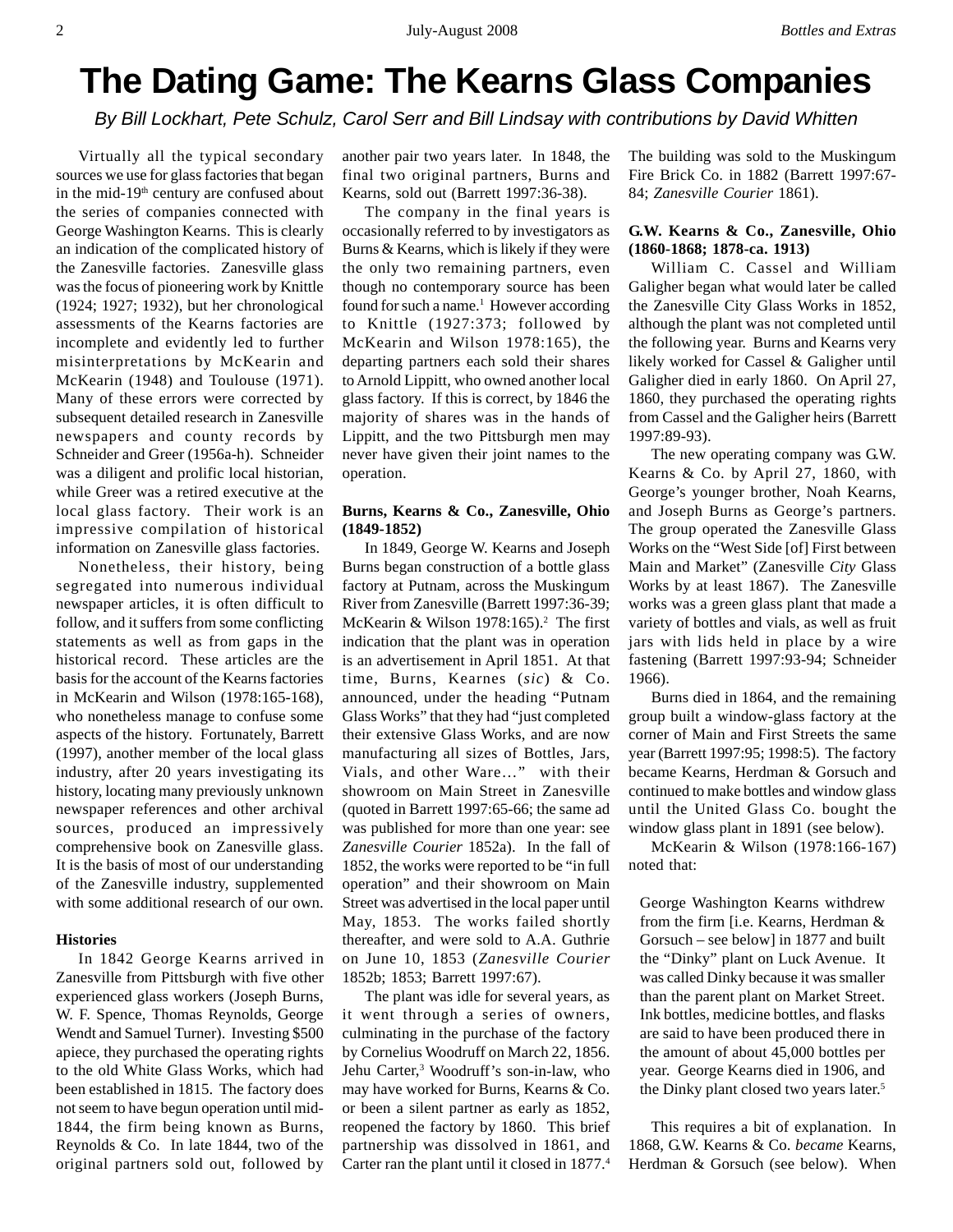George Kearns withdrew in 1877, he resurrected the original name. This gives the company two operating dates: 1860- 1868 and 1878-ca. 1913.

The plant, built by the new G.W. Kearns & Co., actually began production on December 5, 1878. It originally used a 10 pot furnace, and its main product was flint glass druggists' ware. Kearns' sons, William H. and Charles Edward, joined him at "The Dinky" (Barrett 1997:108- 112). In 1897, G.W. Kearns & Co. made "flint prescription vials, brandies, flasks, etc." with one ten-pot furnace and continued that mode of production until at least 1898 (*National Glass Budget* 1897:4 ; 1897:7; 1898:7). In 1904, the plant still operated a single ten-pot furnace, making flint prescriptions, proprietary medicine bottles, and packers' ware (Toulouse 1971:230).

G.W. Kearns & Co. built a new, expanded factory in 1909 (*National Glass Budget* 1909). In 1913, the plant used two continuous tanks with 18 rings to make a "general line" of bottles. Unfortunately, the listing did not state whether production was by hand or machine (*Journal of Industrial and Engineering Chemistry* 1913:953).

G.W. Kearns & Co. reportedly made "Mineral Water; Extract; Flint; Liquor; Prescription; Green; Beer; Patent Medicine; Pickle" bottles and fruit jars from 1907 to 1917, although fruit jars were dropped during the last few years (Thomas Registers 1907:160, 799; 1909:201, 1101; 1917:730). The 1917 listing is misleading. The plant actually ceased operation ca. 1912 but still carried an inventory of unsold ware until 1913 (Barrett 1997:113-114). The Thomas Registers frequently failed to catch factory closings and retained listings for several years after companies had ceased operations.

# **Kearns, Herdman & Gorsuch, Zanesville, Ohio (1868-1885)**

In late 1868, George and Noah Kearns reorganized their enterprise to form a new company with James Herdman<sup>6</sup> and Joseph T. Gorsuch as partners, naming the new firm Kearns, Herdman & Gorsuch. Herdman was a financier, and Gorsuch was a local businessman, decorated Civil War veteran and sometime politician (Barrett 1997:101; Caniff 2006:9; Schneider and Greer  $1956g$ ).<sup>7</sup> This name replaced the older, G.W. Kearns & Co.

The window glass plant was virtually destroyed in 1870 but was rebuilt. An 1870

William T. Grey joined the firm ca. 1875 and became the secretary. Although he was experienced in management, he was not knowledgeable about glass making. George Kearns was particularly miffed at Grey and withdrew from the company at some point during 1877. When George Kearns withdrew, however, his brother, Noah, remained with Kearns, Herdman & Gorsuch (Barrett 1997:106-107).

At the close of the decade, the company became involved in a widely publicized labor dispute. Although this involved its window glass – not bottle – production, it may provide some insight into the earlier departure of G.W. Kearns. A brief summary (from the management perspective) is given by Schneider and Greer (1956g):

In 1879 the Glass Blowers union had compelled the blowers to agree to regulations that were not acceptable to the owners. Having large orders to fill, the company did nothing at the time. But when work was slack the owners discharged their window glass blowers and gatherers and employed Charles D. Williams of Kent, Ohio to go to Belgium and employ 24 glass workers. They came from Charleroi and arrived in New York on Dec. 18, 1879, where they were met by W. T. Gray.

The Belgians stayed at the Sherman house on lower Main street and Hartmeyer's boarding house across the street. On Dec. 22, Judge Ball granted a temporary injunction against David S. Swearer, president of the union at Pittsburgh, and [twelve] discharged employe[e]s, restraining them from interfering in any way with the Belgians…

Emile Bouillet was foreman of the Belgians. Writing in the Times Signal on Aug. 8, 1926, Thomas W. Lewis described his recollections of the foreigners. He said, "When through their turns at the works, they would make a rush for their nearby boarding places, wearing but little clothing, their faces red with the heat radiated from the great melting pot and dripping with sweat."

Not noted in this account is that a subsequent permanent injunction by Judge Ball not only prevented the union from communicating with the Belgians but was supplemented by the judge's statement that he looked upon "all trades unions as against the laws of … Ohio and the constitution of the United States." Since this precedent threatened the labor relations of the entire industry, Kearns, Herdman & Gorsuch were publicly denounced by all the Pittsburgh window glass manufacturers for acting in bad faith. Since all the discharged workers were hired by another factory, the union did not appeal in court. Rather, it sent representatives to Belgium to convince glassblowers there not to contract with American companies without examining the situation on the ground. It may be noteworthy that a labor convention in Zanesville in 1898 passed a resolution endorsing the G.W. Kearns Glass Co. (but pointedly not the larger Kearns-Gorsuch operation) "for its treatment of labor" (Crockery and Glass Journal 1880a-c; Walls 1881; Delphos Herald 1898).

It seems reasonable to suspect that part of the rationale for the 1877 departure of George Kearns, who had spent much of his life as a glass blower, was a difference in attitude toward those who worked for him that was not shared by the new management of the company.

# **Kearns, Gorsuch & Co., Zanesville, Ohio (1885-1893)**

In 1885, Kearns, Herdman & Gorsuch was reorganized as the Kearns, Gorsuch & Co., and on February 3, 1886, the reorganized partnership was incorporated under that name (Barrett 1997:119). Herdman was not listed as an officer of this corporation, although existing references fail to explain his absence. The company bought additional land in 1887 and expanded its plant the following year. It operated three plants until it sold the window-glass factory to the United Glass Co. in 1891 (Schneider and Greer 1956g; 1956h; Barrett 1997:124).8

# **Kearns-Gorsuch Bottle Co., Zanesville, Ohio (1893-1937)**

The company reorganized again in 1893, with the newly named Kearns-Gorsuch Bottle Co. being a division of the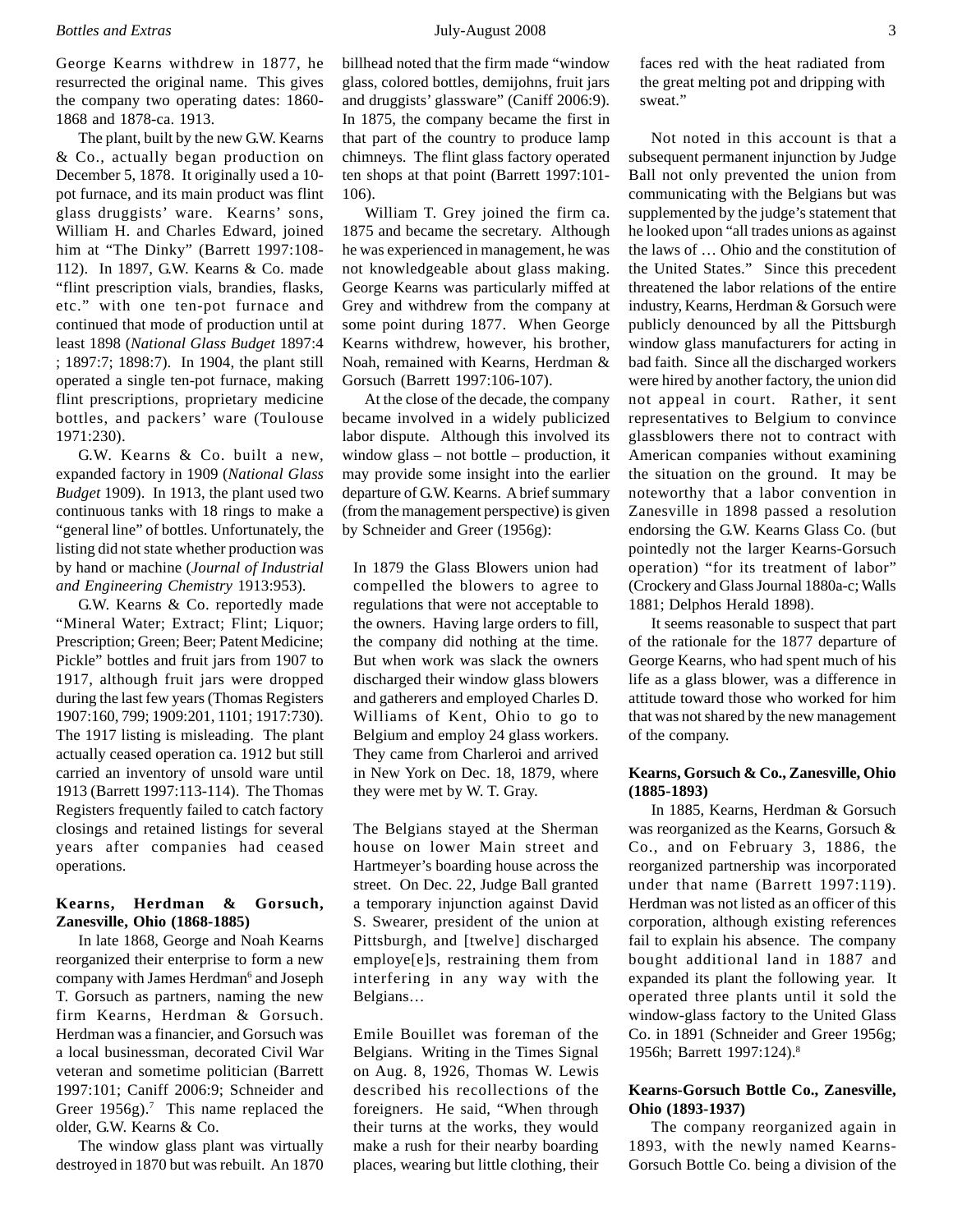him as president of the corporation (Barrett 1997:131). By 1917, the Kearns-Gorsuch Bottle

Co. made "Mineral Water; Extract; Liquor; Pickle, etc." bottles, candy jars, and fruit jars. The listing continued until at least 1921. The 1920 listing for fruit jars stated that those made by Kearns-Gorsuch were "Lightning style glass top" (Thomas Register 1917:731; 1918:810, 4430; 1920:827, 4614, 4616; 1921:781, 4571- 4572). The Kearns-Gorsuch Bottle Co., with factories in Zanesville and Barnesville, Ohio, installed Hartford-Fairmont automatic machines in late 1919. The September 27, 1919 ad in *Glassworker* did not mention the machine, but the January 17, 1920, ad gave the "Hartford Fairmont Automatic Process" prominence.

In January 1920, Kearns-Gorsuch merged with the Hazel-Atlas Glass Co. but retained its identity (Barrett 1998:5; Evans 1928:16). The company built a second factory in Zanesville that opened on January 8, 1923 (Barrett 1997:136-137; Evans 1928:16; Toulouse 1971:310). In 1927, the plant used Hartford-Empire machines exclusively to make "prescriptions and vials, flint and blue minerals, patent, proprietary, packers and preservers." Plant No. 1 (usually known as the "downtown facility") had two continuous tanks, with two more at Plant No. 2. By 1924, all the old O'Neill machines had been replaced by Lynch machines, and the downtown facility was converted to the production of all the Hazel-Atlas cobalt blue glass (e.g., Milk of Magnesia bottles and Vicks jars) in 1925 (Barrett 1997:138).

The Hazel-Atlas Glass Co. was listed as the "sales manager and purchasing agent" by 1927. The listing changed slightly in 1929 to "packers and preservers, fruit jars, bottle specialties and colored glassware." Plant No. 2 added a third continuous tank in 1932. The listing continued the same until at least 1936 (*American Glass Review* 1927:137; 1929:99; 1932:74; 1936:92). Miller machines began to replace the Lynch machines by 1935, especially in the larger, more modern, Plant No. 2.

In 1937, the Zanesville corporation merged completely with Hazel-Atlas, and the combined firm dropped the use of the Kearns-Gorsuch name. The Continental Can Corp. purchased Hazel-Atlas in 1956 and closed Plant No. 1 permanently on November 1, 1956. The courts ordered Continental Can to divest itself of certain holdings in 1963, including the Zanesville plant. The Brockway Glass Co. picked up that part of the business in 1964 (Barrett 1997:140- 141; Creswick 1987a:276; Toulouse 1971:310). Plant No. 2 was still open as Plant No. 12 of the Brockway Glass Co. in 1982 (*Glass Industry* 1982:18). The plant remained open when Owens-Illinois, Inc. purchased Brockway in 1988 (Owens-Illinois 2001).

#### **Kearns-Gorsuch Bottle Co., Barnesville, Ohio (1912-1919)**

The Barnesville factory was the former plant of the Barnesville Glass Co. (possibly the Barnesville Bottle Co.). Little is known of the earlier plant, although Kearns-Gorsuch bought the company in 1912 (Barrett 1997:131; McKearin & Wilson 1978:168). The plant was not operational, however, until December 1912 or January 1913 (*Wichita Times* 12/12/1912). In late 1919, Kearns-Gorsuch installed Harford-Fairmont machines in the Barnesville factory as well as the Zanesville plant. The Barnesville plant was destroyed by fire soon after the installation. The company then built a second plant at Zanesville in 1923 to make narrow-neck bottles, jugs, tumblers, and other products (Evans 1928:16; *Sandusky Star Journal* 1921; Toulouse 1971:310).

#### **Containers and Marks**

McDougald and McDougald (1990:15) noted that G.W. Kearns & Co. made "window glass, druggist's ware, fruit jars, demijohns, insulators and colored glass ware." Kearns, Herdman & Gorsuch manufactured exactly the same products, except the heading on their checks is more specific, naming Kearns Improved Telegraph Insulators. Kearns insulators appear to have been unmarked.

# **G.W. Kearns & Co. (1860-1868; 1878-ca. 1913)**

# **KEARNS & Co.**

Toulouse (1971:308) dated the mark 1864 to 1876, although he did not discuss it in the text. We have not found an example of the mark and can only date the possibility of one to the full range of the companies, 1860-1868; 1878-ca. 1913.

#### **GWK&Co. (mid-1860s-1868; 1878-ca. 1913)**

Toulouse (1971:229) attributed the "GWK&CO" mark to George W. Kearns

Kearns-Gorsuch Glass Co. (Barrett 1997:125).<sup>9</sup> About 1894, the factory obtained continuous tanks, although hand production remained the standard.10 Pressing machines were probably in operation to produce fruit jar lids (Barrett 1997:126). Toulouse (1971:309) noted that the plant made turn-mold bottles in 1895. In 1897, Kearns-Gorsuch operated "one continuous tank, 14 rings, on green bottles." Their flint furnace was idle at the time of the listing. The plant was only listed in the "Green Bottle and Hollowware" category in 1898 using 42 pots<sup>11</sup> (*National Glass Budget* 1897:4; 1897:7; 1898:7).

The Muskingum River flooded in 1898, inundating all the buildings and causing severe damage. However, by the turn of the century, the company operated "one of the most up to date facilities in the entire country." A second disaster occurred on March 2, 1902, when a fire destroyed the flint glass works and a warehouse (Barrett 1997:126-127).

In 1904, the plant operated one day tank and one continuous tank with a total of 13 rings (*American Glass Review* 1934:163). The company made "Mineral Water; Extract; Flint; Liquor; Prescription; Green; Beer; Patent Medicine; Pickle" bottles and fruit jars in 1905 (Thomas Register 1905:104, 577) and was experimenting with semiautomatic machines. The plant had a single machine in 1905 "making wide-mouths and preserve ware" (*National Glass Budget* 1912:1). The plant replaced the day tank with a second continuous tank in 1907, bringing the total of working rings to 16 (Toulouse 1971:309).

The year 1908 saw the installation of O'Neill machines to make wide-mouth bottles (Barrett 1997:131). By 1909, the plant had blow shops, and "seven O'Neill machines working on jars and bottles and two or three lid presses making caps for double safety jars." (*Commoner & Glass Worker* 1909:1).<sup>12</sup> In 1912 the company purchased an additional factory at Barnesville (see below).

In 1913, the Kearns-Gorsuch Bottle Co. used mouth-blown and semiautomatic machine methods to produce a "miscellaneous line" of bottles that included "pickle, olive, condiment and liquor ware" in three continuous tanks with 27 rings (*Journal of Industrial and Engineering Chemistry* 1913:953). Disastrous floods inundated the plant in 1913, causing extensive damage. Gorsuch died in 1914, and his son, Ralph, succeeded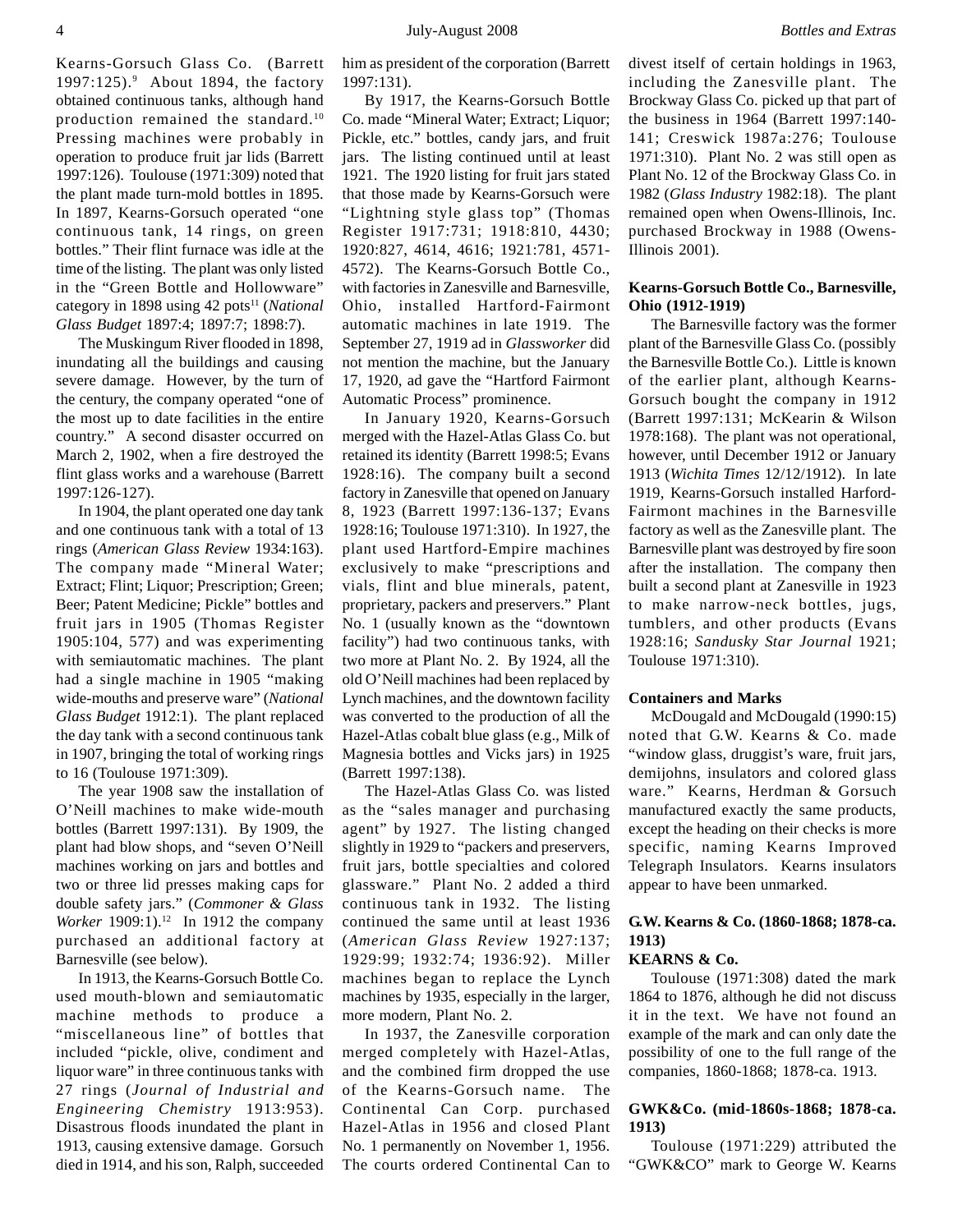

**Figure 1:** G.W. Kearns mark (eBay)

& Co. and dated its use between ca. 1890 and 1900. Lehner (1978:97) followed Toulouse. On eBay photos, the mark appears on the lower body of strap-sided flasks with "GWK&Co" in an arch and "ZO" (Zanesville, Ohio) in an inverted arch (to form a circle) (**Figure 1**). Barrett (1997:99) noted the mark but did not assign dates. Strap-sided flasks were made as early as the mid-1860s, although they became popular during the 1870s (Lindsey 2008). Thus, these bottles may have been made any time when the company was in business.

#### **GWK (1878-ca. 1913)**

Speaking of products made at "The Dinky," Barrett (1997:144) noted that some bottles "are very simply marked on the bottom of the container with **GWK** or **G.W.K.** These are the only pieces that can have a definitive attribution and all are in colorless glass." We have not seen examples of these, but they would be dated 1878-ca. 1913.

# **ZANESVILLE (ca. 1852-1863 and ca 1867-ca. 1875)**

McKearin and Wilson (1978:168, 583, 676-677) described two flasks that they attributed to G.W. Kearns & Co. The earlier container (ca. 1852-1863) was an eagle flask with

"ZANESVILLE" embossed across the center of the body above "OHIO." The later flask (ca 1867-ca. 1875), otherwise unembossed, was marked on the front with two ovals, one inside the other. In the space created between the ovals, the word "ZANESVILLE" was embossed at the top, "GLASS



WORKS" at the bottom, and "CITY" in the center of the inner circle (**Figure 2**). The names were read with the bottle turned on its side and the finish to the left.

More specifically, the flask marked with the Zanesville City Glass Works name should not be dated earlier than 1860. This name was never used by the Putnam glass factory, nor (so far as we know) by the Zanesville plant until after G. W. Kearns & Co. took over from Cassel and Galigher. Consequently, if McKearin and Wilson are correct about the attribution to Kearns, the earliest possible date should be 1860. We have found no evidence that Kearns, Herdman & Gorsuch ever used the term Zanesville Glass Works. They certainly noted "Zanesville Glass Factories" on their billheads, but that does not reflect the specific name. G. W. Kearns, however, used the name again after he separated from the others.

#### **K (ca. 1860-1868)**

Barrett (1978:119, 160) noted that "some of the black bottles of crude formation are marked with a simple K and may have been manufactured in early years [of Kearns, Herdman & Gorsuch], though this may have been a mark used by the G.W. Kearns works." Later in the book, he leaned more toward the earlier company, suggesting a range of ca. 1860-1868.

It is possible that Barrett's "black bottles of crude formation" are actually the blackglass "wine" bottles that were produced in Europe during the ca. 1880 late 1890s period. These are very common on Western military sites and other locations. Made from three-piece molds, these are often embossed on the side of the push-ups with single letters, multiple letters, and or numbers. One of the letters that shows up fairly often is "K." We have



speculated that K-marked bottles might have been made in England by the Kilner Brothers, but that is only a guess at this point.

Creswick (1987a:93) showed a single K embossed on the base of a grooved-ring wax-sealer fruit jar (**Figure 3**). She claimed that either Kearns & Co. or Kearns,

Herdman & Gorsuch may have been the maker. A "K" also appeared on the base of a mouth-blown amber flask offered on eBay. It is impossible to tell if this was made by one of the Kearns companies, or, if so, by which one – although the



**Figure 4:** K on a flask (eBay)

possibility cannot be eliminated (**Figure 4**). These could have been made anywhere between 1860 and ca. 1910. If these older bottles were made by a Kearns factory, we believe that G.W. Kearns & Co. was the likely manufacturer.

#### **Kearns, Herdman & Gorsuch KH&GZO (1868-1886)**

The mark "KH&GZO" in a circular format has been found on shoe-fly flasks and jar bases. The mark was obviously used by Kearns, Herdman & Gorsuch, Zanesville, Ohio. Toulouse (1969:172) noted the mark on the base of a groovedring, wax-sealer fruit jar, dated ca. 1876, but the mark is absent from his 1971 book. Roller (1983:180) also discussed the same jar. Creswick (1987a:94) also illustrated this mark and jar. She correctly identified the company but dated the jar ca. 1876- 1884. Lehner (1978:97) correctly identified the mark with the Kearns combine but failed to include a date range. This mark cannot be more closely dated than the full range of the company, 1868-1886.

McKearin & Wilson (1978:576, 582) and Barrett (1997:159) noted flasks with the KH&GZO mark. An American Eagle flask had the mark at the base of the neck in a circular format with "No. 10" in the center. Another, similar flask had the "No. 10" but lacked the manufacturer's mark.

Ring (1988) listed a K.H.&G.S.O mark in a downward arch on the base of a Dr. Bull's Electric Bitters bottle. She may have mis-recorded an "S" where the mark should have had a "Z," although, the possibility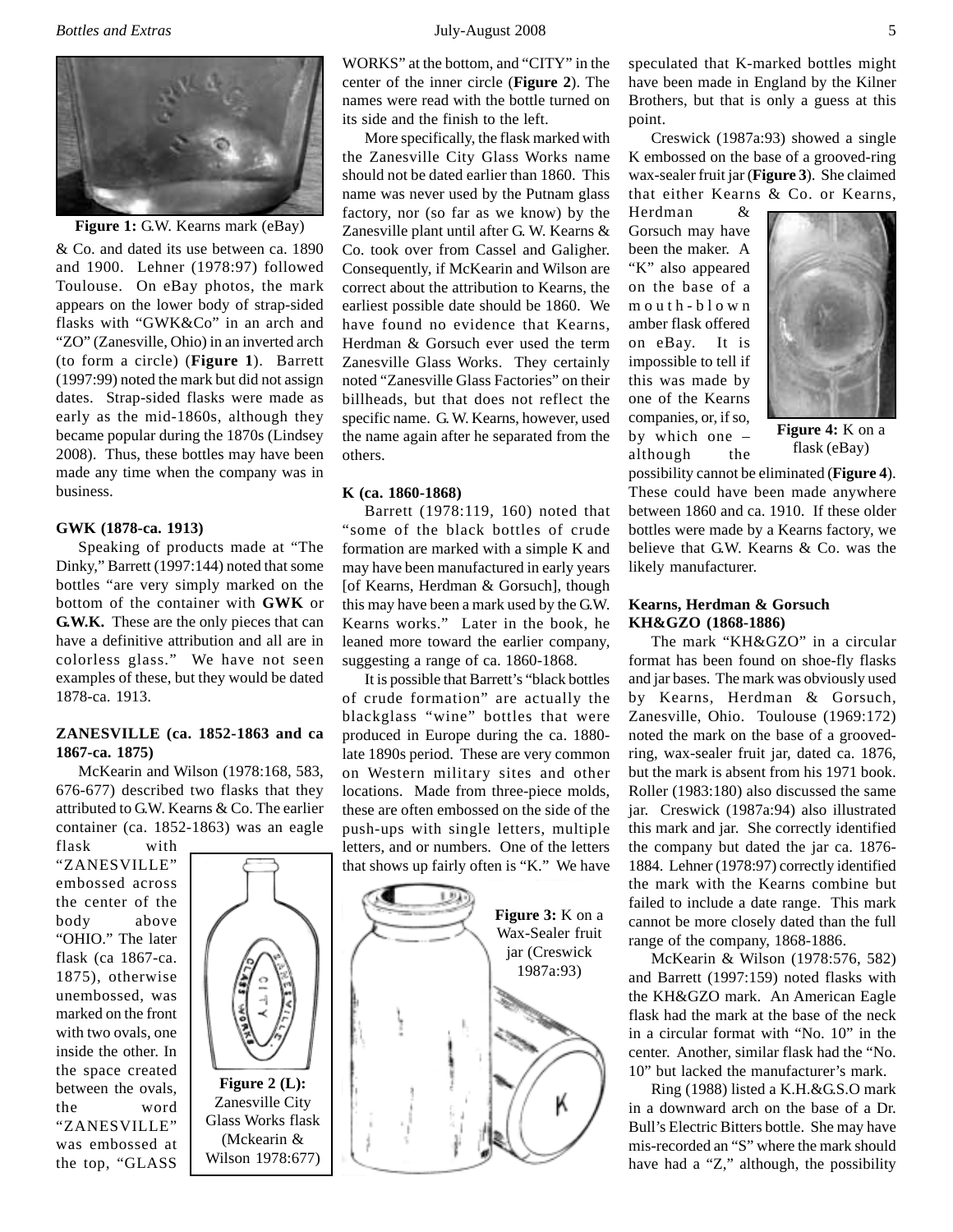#### 6 July-August 2008 *Bottles and Extras*

exists that this was another engraver's error, one of at least two noted for Kearns, Heardman & Gorsuch. Various bottles show that the letters were sometimes embossed be read clockwise and other times to be read counterclockwise (**Figures 5 - 6**).



**Figure 5:** KH&GZO – Cournterclockwise (Whitten) **Figure 6:** KH&GZO – Clockwise (eBay)

#### **O.K.H.T.G.Z. (1868-1886)**

Wilson (1981:7, 123) illustrated a single bottle excavated at Fort Union (1863-1891)

embossed O.K.H.T.G.Z. (with a reversed "Z") around the perimeter of the base (although he called the last letter an "S" on page 7). The bottle was "blue" in color and had a "tooled, plain,

**Figure 7:** O.K.H.T.G.Z. (Wilson 1981:123)

broad, sloping collar" (**Figure 7**).13 The same mark appeared in Jones (1966:8; 1968:24). None of the other available sources mentioned this logo. In examining Wilson's photograph, we disagree with Wilson's identification of the bottle as a beer container. It appears to be a cylindrical whiskey bottle made in a three- or fourpiece mold.

The mark was almost certainly intended to be KH&GZO (discussed above). The engraver may have selected the wrong tool and stamped a "T" instead of an ampersand (&) and placed the "O" in an incorrect location. That would have made the initials for Kearns, Herdman & Gorsuch, Zanesville, Ohio.

An alternative explanation for the T/ ampersand has to do with the methods of ordering molds in 19<sup>th</sup> century. Most glass houses did not make their own molds until



the late 1890s. When they ordered a mold, they wrote to the makers in long-hand script. Several forms of handwritten ampersands could easily be mistaken for the letter "T" (**Figure 8**). This mark was almost certainly only engraved on one mold. It could have been used at any time during the 1868-1886 period.

# **ZKH&CO. (1868-1886)**

Ring (1980:479) noted the ZKH & Co. mark on a bottle of Wallace's Tonic Stomach Bitters. The product was advertised from 1878 to 1888. The mark represents Kearns, Herdman & Co., with the "Z" out of place. This mark is almost certainly a corruption of the KH&GZO logo. It may have been misreported to (or mis-recorded by) Ring, or it may have been another engraving error similar to the one discussed immediately above.

#### **K.H.&G. (1868-1886)**

Lehner (1978:97) attributed the K.H.&G. mark (**Figure 9**) to Kearns, Herdman & Gorsuch based on Toulouse (1971:308). Toulouse dated the mark 1876 to 1881 in reference to his dating for that company. The mark was horizontally embossed on the base of at least one bottle type. Like the other marks above, this could have been used at any point between ca. 1868 and 1886. Barrett (1997:xxi) illustrated and described a blob-top soda bottle embossed with "K.H.&G." above the heel.



**Figure 9:** K.H.&G. Mark (eBay)

#### **Kearns-Gorsuch Bottle Co**.

Unfortunately, the Kearns-Gorsuch Bottle Co. catalog for 1916-1917 failed to note any manufacturer's marks. The catalog included "mould" numbers for each style of bottle, including different numbers for each size. In the Pickle Bottles section, the catalog illustrated two featured pickle bottles styles, including the base with a



**Figure 10:** Hess Patent No. 34,956

patent number. The bases of Tall Fluted Ovals and Fluted Triangles were both embossed "PAT / AUG 20 / 1901." Charles H. Hess applied for his bottle design on July 26, 1901, and received Patent No. 34,956 on August 20, 1901 (**Figure 10**). Hess also both applied for and received a second bottle design patent on the same respective dates, this one for Patent No. 34,957 (**Figure 11**). He assigned both patents to



**Figure 11:** Hess Patent No. 34,957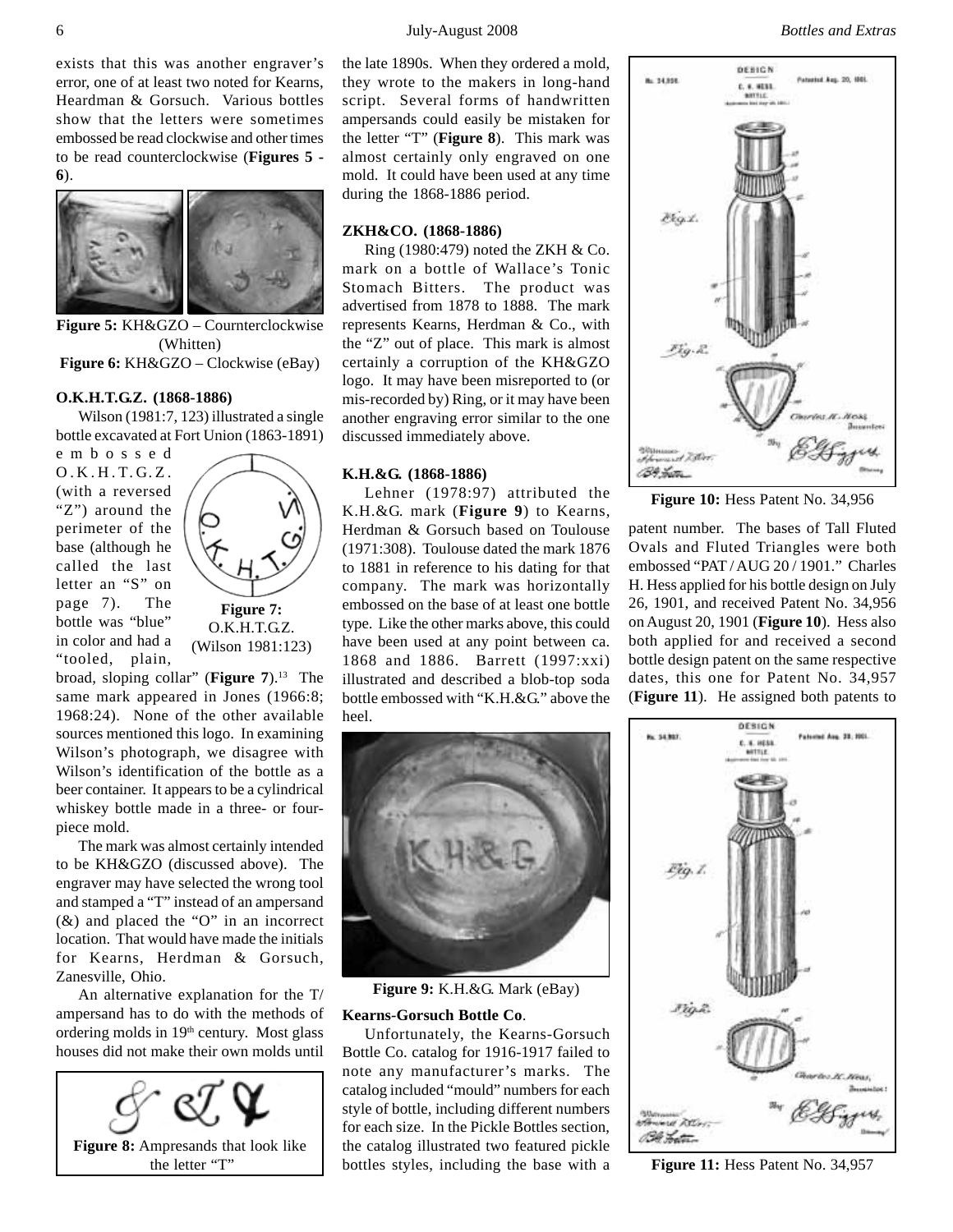#### *Bottles and Extras* July-August 2008 7

the Kearns-Gorsuch Bottle Co. (U.S. Patent Office 1901a; 1901b). The patent drawings are perfect matches for the illustrations of the two bottles on pages 18 and 19 of the catalog.

The company made promotional items that included its full name. These included a commemorative bottle embossed on the side "KEARNS-GORSUCH / BOTTLE Co. / ZANESVILLE, O. / MAKERS / OF EVERYTHING IN FLINT / GLASS BOTTLES" and a paper clasp with the same information stamped or embossed on the metal (Barrett 1997:xxxiv).

#### **K.G.B.Co. (ca. 1900-ca. 1920)**

This mark is embossed horizontally across the bases of some pickle bottles as well as on the heels of Hutchinson soda bottles (**Figure 12**), such as the one illustrated and describe by Barrett (1997:xxxi). Lehner (1978:97) identified the mark as that of the Kearns-Gorsuch Bottle Co. Toulouse (1971:308) dated the mark ca. 1900. The only examples we have seen were mouth blown. The plant continued hand production until at least 1913 and may have discontinued it when the factory installed Hartford-Fairmont machines in late 1919. The mark was certainly discontinued by 1920, when Hazel-Atlas bought the company and began using the Oval K-G mark (see below).



**Figure 12:** K.G.B.Co. (Left: eBay; Right: Lindsey)

#### **KGBCo Monogram (1893-ca. 1920)**

Creswick (1987a:143) showed two different Mason jars with KGBCo monograms embossed on the front (**Figure 13**). In both cases, she named the maker as Kearns-Gorsuch Bottle Co. and dated the *company* 1885-1937. Given the current understanding of the chronology of the company, we would reduce that range to the ca. 1893-ca. 1920 period. Roller (1983:234) explained:

These jars have been attributed previously to Kilner Brothers Glass Co., of England. I believe the enlargement of the "K" and "G" in the monogram, the fact that Kearns-Gorsuch Bottle Co. made fruit jars, and the frequent finding

of these jars in southern Ohio, makes Kearns-Gorsuch Bottle Co. the probable maker.



**Figure 14:** KGBCo Monogram (Creswick 1987:143) MASON'S Co. PATENT NOV 30TH 1858 **Figure 15:** KGBCo Monogram (Barrett 1997:162)

The "attributed previously" referred to Toulouse (1969:173-174). Toulouse described four variations of Mason jars with what he called a KBGCo monogram, used by the Kilner Brothers Glass Co., Conisbrough and Thornhill Lees, England. Two variations were reported by Toulouse as being embossed on the base with "KBL" in addition to the monogram – a basemark Toulouse identified as "Kilner Bros. Ltd." Neither Creswick nor Roller, however, mentioned the "KBL" basemarks.

Barrett (1997:133) resolved the issue for all time. He reproduced an "ink blotter advertising for Kearns-Gorsuch, 1906." In the center of the blotter is the unmistakable KGBCo monogram. Barrett (1997:132) noted that the monogram was first used during the reorganization of 1893.

However, Barrett (1997:162) illustrated

another monogram, made with a "G" superimposed over a "K" followed by "BCo." He noted that this monogram, too, was "used after 1893." We have not yet located an example of this mark, although this could be a mistaken rendering of the second monogram illustrated by Creswick (**Figures 14 - 15**).

#### **KG (ca. 1920-1937)**

Caniff (2007:8) noted the use of this mark on fruit jars by Kearns-Gorsuch, although he gave no specific examples. Toulouse (1971:308) dated the mark ca. 1910-1937, but we suggest that the mark was probably used after Hazel-Atlas acquired the firm but while it still had its identity (ca. 1920-1937). The mark is probably a variation of the "K-G" logo.

## **K-G in a horizontal oval (1920-1937)**

The trademark, K-G in a horizontal oval, was registered on January 4, 1921 (No. 138,652), and the company claimed the mark was first used on May 1, 1920 (after the acquisition by Hazel-Atlas), "for glass bottles and jars." The trademark was "molded or impressed in the goods, and applied to the packages containing the same by means of labels, on which the trade-mark is shown" (also see Creswick 1987b:152). Lehner (1978:97) showed this mark both with the encircling oval and standing alone. Oddly, she ascribed the first to Kearns & Co. and the second to Kearns & Gorsuch.

Caniff (2007:7) discussed this mark on the bases of candy jars and the accompanying codes (see section on "K" below). Toulouse (1969:171-172; 1971:308) originally described the mark in an oval and dated it ca. 1915-1937. Later, he failed to mention the oval and dated the

mark ca. 1910- 1937. As demonstrated above, the mark was not used prior to 1920 and was undoubtedly continued until the final



**Figure 16:** KG in an oval (eBay)

consolidation with Hazel Atlas in 1937. Barrett (1997:160) described the mark as "K-G in an ovate square" (**Figure 16**).

# **K-plus numerical code (see text for dates)**

Caniff (2007:7-9) noted that some fruit jars made by the Kearns-Gorsuch Bottle Co.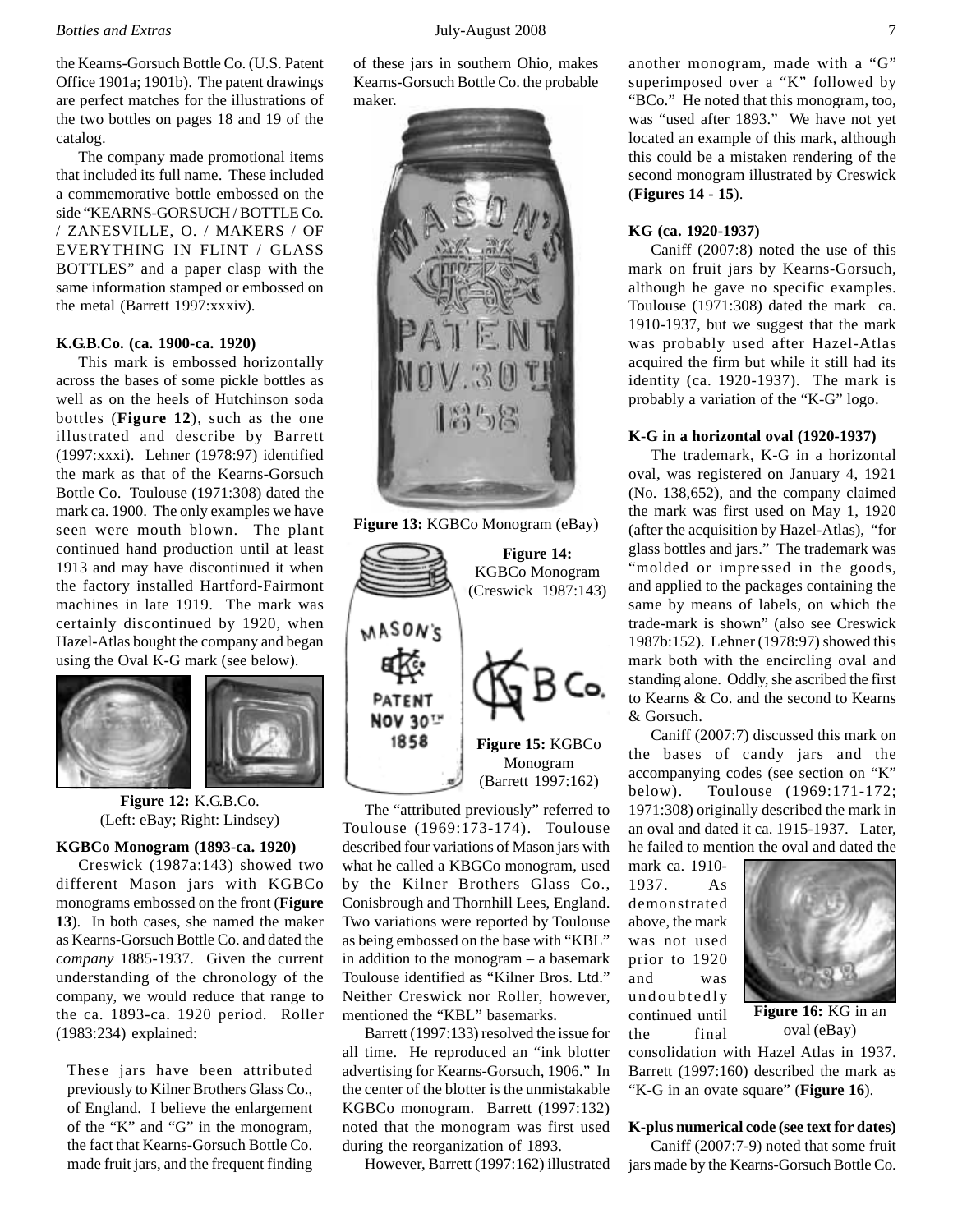bore the K-G mark in an oval accompanied by "5-444." Other jars were embossed "1- K-444" or "1-K444" on the base without the K-G logo. Another size jar was embossed "16-K-643" on the base. Hazel-Atlas included the same jars in their 1930 catalog<sup>14</sup> with the HA logo and the designations "K-444" and "K-643" on the bases. Thus, a "K" mark, accompanied by a three-digit number, almost certainly indicated the former Kearns-Gorsuch plant on Hazel-Atlas jars.

We have found a bottle embossed on the base with "14-7 / K" (**Figure 17**). This may well have been a mark used during the 1920-1937 period when Kearns-Gorsuch still retained its identity but was owned by Hazel-Atlas. Jars with both the "K" mark, followed by a dash, then a threedigit number as well as the Hazel-Atlas "H over A" mark should be dated after 1937.



**Figure 17:** K on a bottle made by Hazel-Atlas (Lockhart)

#### **Discussion and Conclusion**

We hope that this article has been able to iron out some of the wrinkles of confusion from past sources. Most of the marks, however, may only be dated to the full length of the specific company. At this point, we have found no date codes of any kind associated with bottles made by any of the Kearns enterprises.

Please send any comments to: Bill Lockhart 1313 14<sup>th</sup> St., Apt. 21 Alamogordo, NM 88310 (575) 439-8158 bottlebill@tularosa.net

# **Acknowledgments**

We wish to thank Douglas Leybourne for allowing us to use the drawings from the Alice Creswick books.

# **Sources Cited:**

*American Glass Review* 1927 "Glass Factory Yearbook and Directory." *American Glass Review*, Pittsburgh, Pennsylvania.

1929 "Glass Factory Yearbook and Directory." *American Glass Review*, Pittsburgh, Pennsylvania.

1932 "Glass Factory Yearbook and Directory." *American Glass Review*, Pittsburgh, Pennsylvania.

1934 "Glass Factory Yearbook and Directory. *American Glass Review*, Pittsburgh, Pennsylvania. Includes reprint of the *Glass Trade Directory for 1904*. Commoner Publishing Co., Pittsburgh, Pennsylvania.

1936 "Glass Factory Yearbook and Directory." *American Glass Review*, Pittsburgh, Pennsylvania.

Barrett, J. William

1997 *Zanesville, Ohio and the Glass Industry: An Enduring Romance*. Privately printed, Zanesville, Ohio.

1998 "Zanesville, Ohio, and the Evolution of its Glass Industry." *Bottles and Extras* 9(7):3- 5.

Caniff, Tom

2006 "Fruit Jar Rambles: Kearns, Herdman & Gorsuch's Honey Jar." *Antique Bottle and Glass Collector* 23(6):6-9.

2007 "Fruit Jar Rambles: Half-Pint Candy Jars." *Antique Bottle and Glass Collector* 23(9):6-9.

*Commoner & Glass Worker* 1909 "Along the Banks of the Muskingum." *Commoner & Glass Worker* 27(39):1.

*Crockery and Glass Journal* 1880a "Pittsburgh Trade Reports." *Crockery and Glass Journal* 11(1):10.

1880b "A Zanesville (Ohio) Despatch." *Crockery and Glass Journal* 11(1):16.

1880c "Pittsburgh Trade Reports." *Crockery and Glass Journal* 11(2):4.

Creswick, Alice 1987a *The Fruit Jar Works, Vol. I, Listing Jars Made Circa 1820 to 1920's*. Douglas M. Leybourne, N. Muskegon, Michigan.

1987b *The Fruit Jar Works, Volume II, Listing Jars Made Circa 1900 to Modern*. Privately printed, Grand Rapids, Michigan.

*Delphos Herald* 1898 "Ohio's Sons of Toil." *Delphos Herald*, Dec. 8, 1898:1. [Delphos, Ohio]

Evans, G. Wesley 1928 "Some Achievements of Hazel-Atlas." *Glass Industry* 9(1):16.

*Glass Industry* 1982 "Glass Manufacturers, Primary." *Glass Industry* 62(10):9-64.

Jones, May

1966 *The Bottle Trail, Volume 6*. Nara Vista, New Mexico.

1968 *The Bottle Trail, Volume 9*. Nara Vista, New Mexico.

*Journal of Industrial and Engineering Chemistry*

1913 "The Present Status of the Glass Bottle and Hollow Ware Industries in/' the United States." *Journal of Industrial and Engineering Chemistry* 5(11):951-954.

Kearns-Gorsuch Bottle Co. 1917-1917 *"Packers' Ware: Machine Made and Hand Blown*. Kearns-Gorsuch Bottle Co., Zanesville, Ohio.

Knittle, Rhea Mansfield 1927 *Early American Glass*. Appleton-Century, New York.

- Lehner, Lois 1978 *Ohio Pottery and Glass Marks and Manufacturers*. Wallace-Homestead Books Co., Des Moines, Iowa.
- Lindsey, Bill

2008 "Historic Glass Bottle Identification & Information Website." http://www.sha.org/ bottle/index.htm

McDougald, John & Carol McDougald 1990 *A History and Guide to North American Glass Pintype Insulators*. Volumes 1 & 2. The McDougalds, St. Charles, Illinois.

McKearin, Helen and George McKearin 1941 *American Glass*. Crown Publishers, New York.

*National Glass Budget* 1897 "Flint and Green Glass Review." *National Glass Budget* 13(26):4-6.

1897 "Glass Directory." *National Glass Budget* 12(42):7.

1898 "Flint, Green and Cathedral Glass Factories of the United States and Canada in Operation." *National Glass Budget* 13(38):7.

1909 "Kearns to Build New Plant." *National Glass Budget* 25(11):1

1912 "Changes Wrought in 7 Years." *National Glass Budget* 28(30):1.

#### Owens-Illinois, Inc.

2001 "Consolidation of the Glass Container Industry." Spread sheet created for internal use by Owens-Illinois, Inc.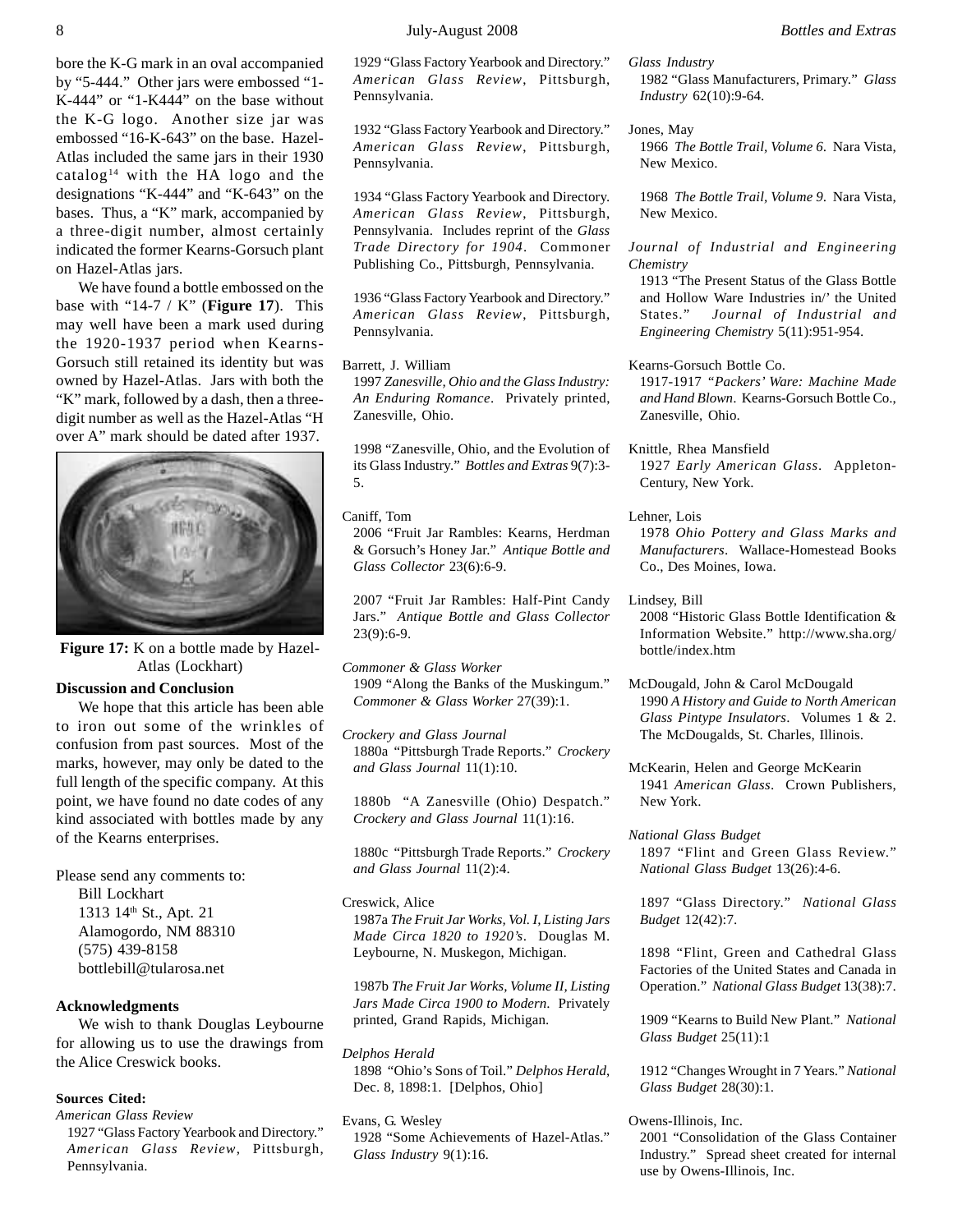Ring, Carlyn

1980 *For Bitters Only*. Nimrod Press, Boston. 1988 *Up-Date For Bitters Only, Las Vegas, 1988*. Privately published.

Roller, Dick 1983 *Standard Fruit Jar Reference*. Privately published.

*Sandusky Star Journal* 1921 "Fire Destroys Bottle Plant." March 3, 1921.

Schneider, Norris F.

1966 "Hazel Atlas Factory Torn Down: Glass Plant Built in 1852 at Site off Lower Main St." *Zanesville Times Recorder*, January. 30, 1966:B-5.

Schneider, Norris F. and Everett Greer 1956a "Seven Founded First Glass Firm." *Zanesville Times Signal*, July 1, 1856:B2.

1956b "Early Zanesville-Made Glass Is Now Valuable Collector's Item." *Zanesville Times* Signal, July 8, 1956:B5.

1956c "Zanesville's Second Glass Plant Located Near Muskingum in 1816." *Zanesville Times Signal*, July 15, 1956:B6.

1956d "Speculators, Glass Blowers Join Talents to Start Early Industry." *Zanesville Times Signal*, July 22, 1956:B6.

1956e "Two Pioneer Families Supplied Foundation for Glass Industry." *Zanesville Times Signal*, August 19, 1956:B5

1956f "Glass Fruit Jars Made at Old Kearns Glass Plant in Putnam." *Zanesville Times Signal*, August 26, 1856:B5.

1956g "Capt. Gorsuch Joined Glass Industry Soon After Return from Civil War." *Zanesville Times Signal*, September 2, 1956:B6.

1956h "Automatic Machinery Puts Zanesville Glass Production on Big-Time Basis." *Zanesville Times Signal*, September 9, 1956:B6.

Thomas Register of American Manufacturers 1905 *The Buyers' Guide: Thomas' Register of American Manufacturers and First Hands in all Lines, 1905-1906*. Thomas Publishing Co., New York.

1907 *Thomas' Register of American Manufacturers and First Hands in all Lines: The Buyers Guide, 1907-1908*. Thomas Publishing Co., New York.

1909 *Thomas' Register of American Manufacturers and First Hands in All Lines: A Classified Reference Book for Buyer and* *Sellers*. Thomas Publishing, New York.

1917 *Thomas Register of American Manufacturers and First Hands in All Lines*. 9<sup>th</sup> ed. Thomas Publishing Co., New York.

1918 *Thomas Register of American Manufacturers and First Hands in All Lines*. 10<sup>th</sup> ed. Thomas Publishing Co., New York.

1920 *Thomas Register of American Manufacturers and First Hands in All Lines*. Thomas Publishing Co., New York.

1921 *Thomas Register of American Manufacturers and First Hands in All Lines*. Thomas Publishing Co., New York.

Toulouse, Julian Harrison 1971 *Bottle Makers and Their Marks*. Thomas Nelson, New York.

U.S. Patent Office 1901a "Bottle." Patent No. 34,956, August 20, 1901.

1901b "Bottle." Patent No. 34,957, August 20, 1901.

#### Walls, H. J.

1881 "Glass Works in Ohio." *Annual Report of the Ohio Bureau of Labor Statistics* 4:181- 189.

*Wichita Times*

1912 "In the Window Glass World: From the Pitsburg (*sic*) Glasswork (*sic*)—News and Comments of the Trade." *Wichita Times* December 12.

#### Wilson, Rex

1981 *Bottles on the Western Frontier*. University of Arizona Press, Tucson.

*Zanesville Courier* 1852a Advertisement: "Putnam Glass Works." *Zanesville Courier*, June 16, 1852:4.

1852b "Another Glass Works and Whig Pole." *Zanesville Courier*, Oct. 4, 1852:2.

1853 "Address Cards." *Zanesville Courier*, May 25, 1853:1.

1861 Advertisement: "Dissolution of Partnership." *Zanesville Courier*, April 23, 1861:3.

1865 "Sale of Property." *Zanesville Courier*, Febuary 6, 1865:3.

*Zanesville Times Recorder*

1937 "Merging of Glass Company Names Announced Friday." *Zanesville Times Recorder*, January 9, 1937:2.

#### **Footnotes:**

<sup>1</sup> Knittle (1924:204) lists "Lippet" as a partner only from 1846. McKearin and McKearin (1948:594) list the operation of the Pittsburgh partners from 1842 to 1848 as "Kearns & Co." We have found no substantiation for this name, and none is provided by Schneider and Greer (1956e) or Barrett (1997).

2 The town of Putnam became a part of Zanesville in 1872 (Barrett 1997:70).

<sup>3</sup> There is some contention about Carter's first name. According to Barrett (1997:69), Jehu is the correct name. His father, John Carter, was also listed as an owner in the early days, and that seems to have caused some confusion.

4 In 1865, following the death of Woodward, there was an announcement that the Putnam Glass Works was sold at an administrator's sale, purchased by Carter & Gillespie (*Zanesville Courier* 2/ 6/1865). If this is correct, Gillespie did not last long.

5 Toulouse (1971:309) claimed the split occurred in 1868, almost a decade earlier than the actual breech. This may have been a typographical error, but his general account is so confused and at odds with the detailed research by Schneider and Greer and Barrett that it is difficult to credit any of his interpretations of the early history of the Kearns companies.

6 The Gorsuch obituary noted Herdman's name as F.H. Herdman (Caniff 1006:9). City directories, however, listed the first name as "Jas." and a billhead listed him as "James W." (Barrett 1995:104, 109).

7 Toulouse (1971:308-309) stated that the company became Kearns, Herdman & Gorsuch in 1876, but this is refuted by some pretty solid evidence in Barrett.

8 When United failed two years later, Kearns-Gorsuch reclaimed the factory but shut it down (Barrett 1997:125). McKearin & Wilson (1978:166, 168), however, stated that the plant operated intermittently after that until production of window glass ceased in 1895.

9 Barrett (1997:125) – the first researcher to recognize the 1893 reorganization and renaming – offered no rationale for the dual corporations. It may be that the return of the window glass factory from United Glass suggested the dual organization. Alternately, Kearns-Gorsuch Glass may have simply been a holding company.

<sup>10</sup> Schneider and Greer (1956h) report that the 1888 expansion included a tank